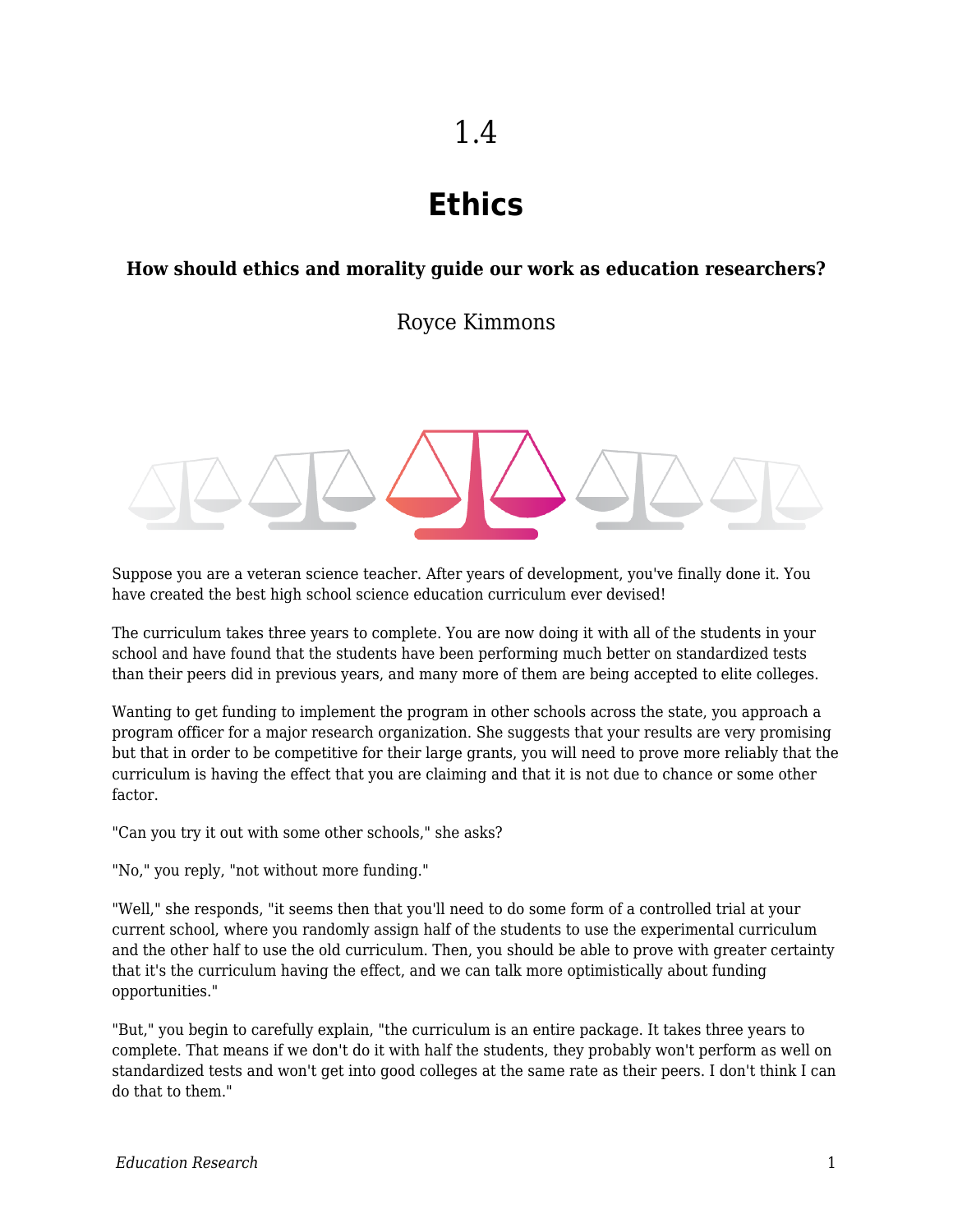She furrows her brow and nods understandably. "Yes, that would be a difficult choice. But if you want to *really* help *more* kids and make this thing *big*, then you're going to need to be a bit more scientific in how you do this. Some kids might fall through the cracks those first few years, but just think of all the kids you'll be able to help for years to come once you have the evidence you need!"

## **Key Terms**

### Consequentialism

An approach to ethics that holds that the morality of an action should be determined by its effects.

### Contractarianism

A non-normative approach to ethics that holds that what is held to be right and good is merely determined by social contracts that are shared between people.

Deontology

An approach to ethics that holds that the morality of an action should be determined by its duty-bound adherence to particular laws or norms of behavior.

#### **Ethics**

The branch of knowledge that deals with rightness, goodness, and morality.

### Moral Relativism

A non-normative approach to ethics that holds that what is right and good is only ever determined by references to individual or cultural norms or contexts.

#### Normative Ethics

Approaches to ethics that assume some level of universalizability of moral action (across cultures or contexts).

### Utilitarianism

The consequentialist stance that moral behavior consists of doing what will have the greatest effect, typically in terms of doing the greatest good for the greatest number of people.

#### Virtue Ethics

An approach to ethics that holds that the morality of an action should be determined by its relationship to the moral agent's development or expression of fundamental virtues.

Now, pause. Ask yourself honestly: If you had to make this choice and there were no other options, what would you do? Would you jeopardize the futures of a few dozen students in order to potentially improve the lives of thousands? Or would you continue the curriculum with the few hundred knowing that doing so will likely prevent you from ever being able to have any impact beyond the walls of your school?

Though fictional, this story represents one of the many very real ethical dilemmas that education researchers must face. These dilemmas are shaped by competing values, competing beliefs about what is good, and competing needs of the self, other individuals, and society.

In this scenario, would it be good to continue providing the curriculum to all of your students? Of course. Would it also be good to do the research necessary to get funding to provide it to more students? Also, yes. But, if you cannot do both, then which good is greater, preeminent, or better? (I could further complicate the issue and point out that it also probably wouldn't be bad for you to be able to monetarily benefit from selling your curriculum at scale either, but we'll ignore that for now.)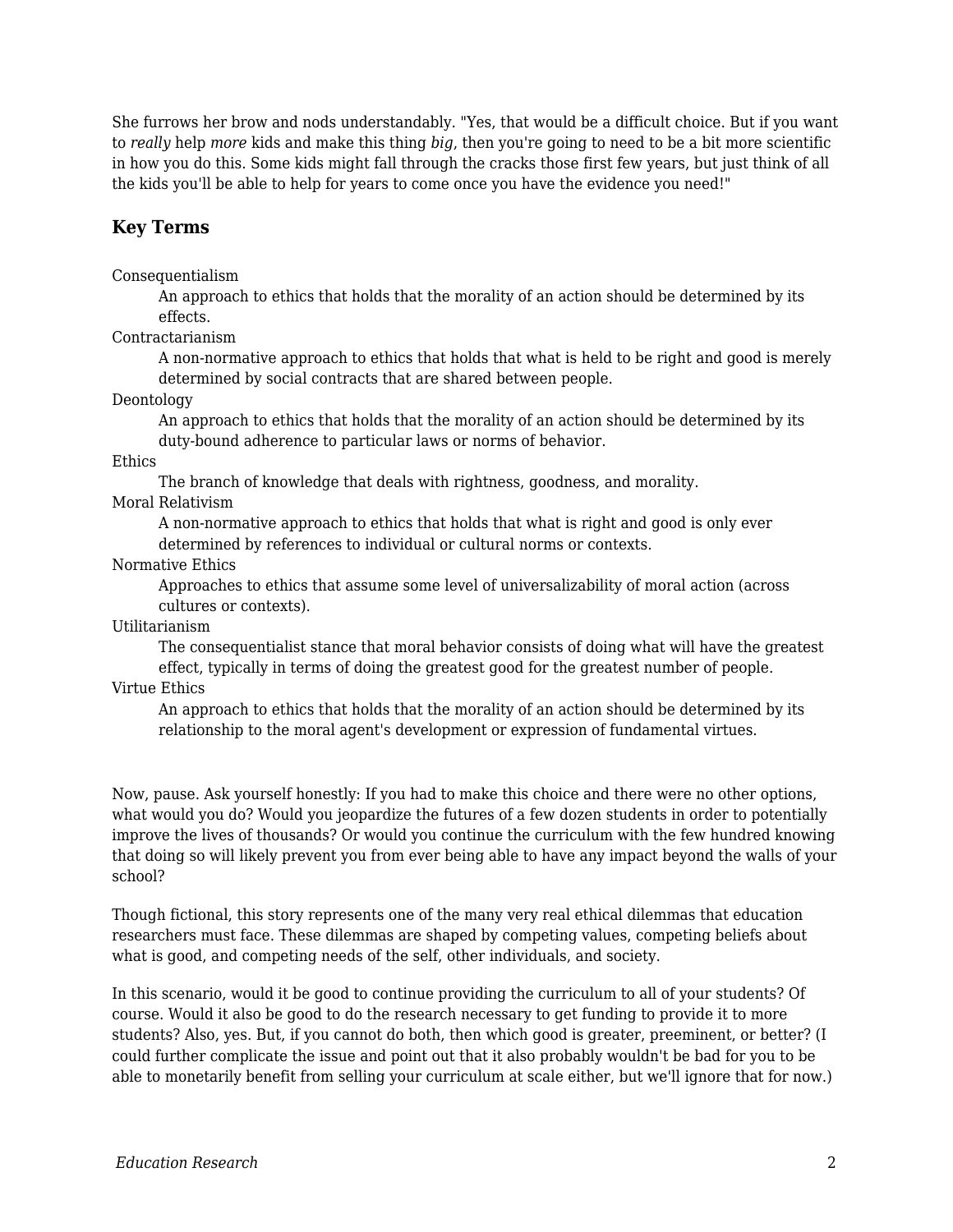Ethics, or the study of rightness, goodness, and morality, exists to help us determine which actions are right and wrong, under what circumstances, and why. Like everyone, researchers must grapple with the ethics of their decisions as individual people, but they must also grapple with the ethics of their decisions as researchers in a field where there are many opportunities to do good or harm, to act rightly or to act wrongly. In this chapter, I'll provide an overview of the three dominant approaches to normative ethics, which will serve as a starting point for analyzing the morality of particular research behaviors and the enactment of research agendas through differing paradigms.

## **Relativistic vs. Normative Ethics**

In the example above, we might argue that a science teacher's withholding curriculum from a smaller group of students would be immoral, because intentionally withholding valuable educational experiences from any student is, as a rule, never acceptable. Or we could argue in the opposite direction that the potential benefit of helping more students by performing the experiment justifies any negative outcomes that the smaller group might experience. Or the teacher might claim that withholding the curriculum would constitute a betrayal of the teacher's relationship to the students and their role as a teacher, while another might argue that the same action might be a betrayal of the teacher's role as a researcher.

This is an example of a moral dilemma or a situation when the purported morality of an action is called into question and represents a conflict between opposing values or requirements (McConnell, 2018). In this case, the opposing requirements faced by the teacher would be requirements to a smaller group of current students vs. a larger group of potential students.

One might attempt to avoid the dilemma altogether by arguing for a stance of moral relativism or contractarianism, explaining that the moral choice for this teacher would be determined by their cultural context, individual beliefs, time, and place. Or in other words, there is no moral dilemma here, because whatever the teacher chose to do would simply be a matter of preference, cultural norms, habituation, etc. Such relativistic approaches to morality are differentiated from normative approaches to morality, which seek to universalize moral requirements in some manner.

Relativistic approaches to ethics are common in popular culture today and are often seen as "harbingers of tolerance, open-mindedness, and anti-authoritarianism" (Baghramian, 2015). At some level, non-normative approaches to morality are appealing, because they allow us to iconoclastically discount taboos and mundane behaviors that might be considered immoral in some cultures but not in others (such as wearing a hat indoors or extending one's left hand to a stranger for a handshake). Yet, relativistic approaches to ethics are ultimately untenable for researchers, because the same relativistic argument that could be used to claim that there is nothing morally wrong with refusing to refer to an elder by their appropriate title could also be used to justify direct harm to individuals or to claim that Nazi war crimes committed in the name of research were merely reasonable expressions of the time and context.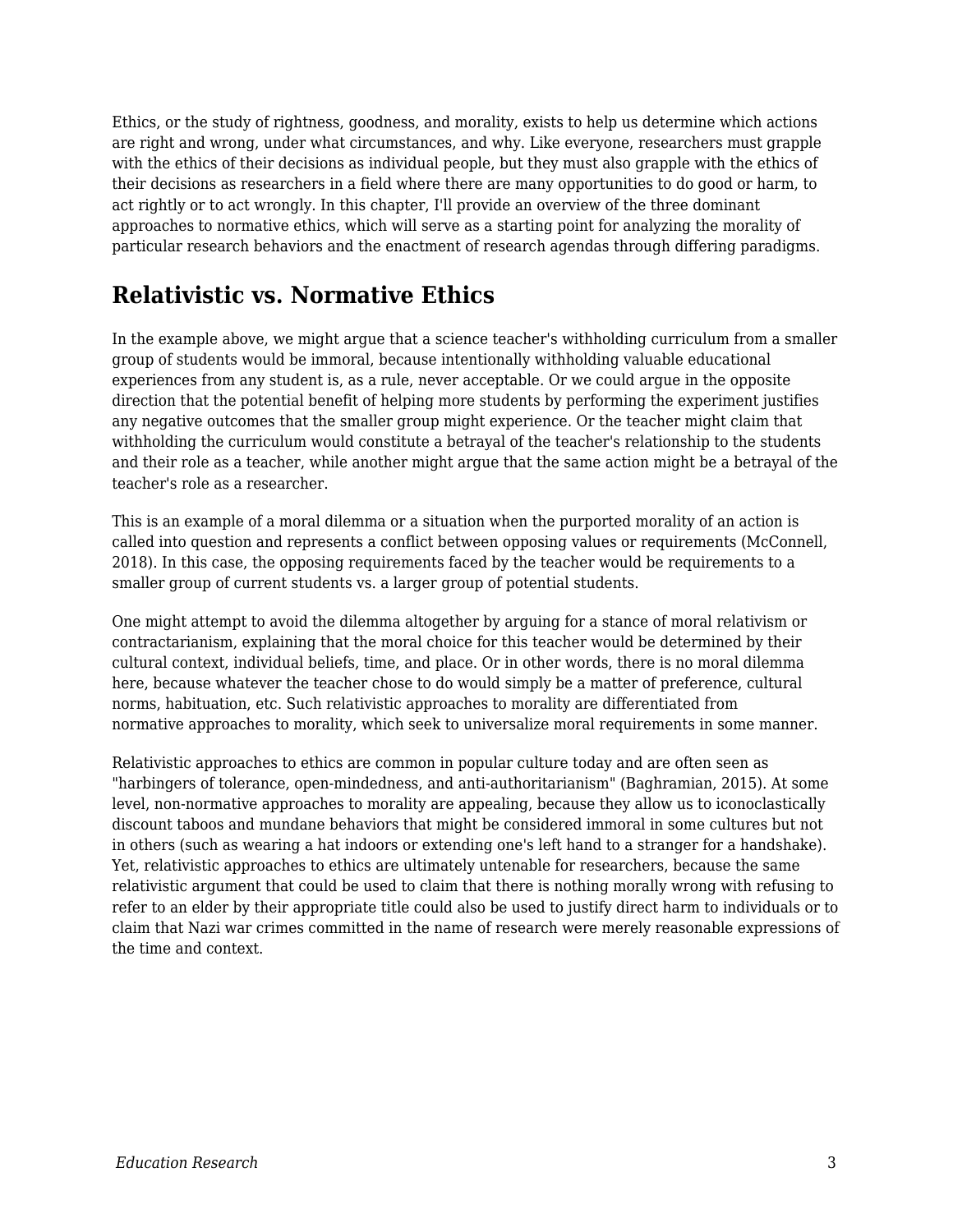

A patient and a physician in the Tuskegee Syphilis Study

History is replete with examples of researchers engaging in unethical and harmful activities:

- In the 1940s, Nazi scientists conducted thousands of experiments on prisoners in concentration camps, in which researchers intentionally harmed, tortured, and killed victims in various ways, including poisoning, blunt head trauma with hammers, mustard gas, freezing, jaundice, sterilization, burning, electroshock, body part transplantation, and many other methods.
- From 1932 to 1972, hundreds of economically disadvantaged African American men with syphilis in the Tuskegee Syphilis Study were provided with meals and other incentives so that researchers could study what syphilis did to their bodies. They were never offered penicillin treatment, even though it was accepted as the standard treatment by 1947, and they were not accurately told why the researchers were studying them.
- In the 1940s, inmates at Stateville Penitentiary were recruited for participation in a study on malaria and were paid \$100. They were then infected with malaria via mosquito bites, assigned to treatment and control groups, and administered a variety of potential treatments, many of which were highly toxic. Some participants were intentionally not treated until their temperatures exceeded 108-degrees. They experienced jaundice and anemia as well as "severe headaches and eye pain, nausea, weakness, vertigo, vomiting, diarrhea, and Herpes simplex, which was very common and often severe" (Miller, 2013). At least one patient died.
- In 1939, researchers in the Monster Study experimented on war orphans to better understand the development and treatment of stuttering problems. As part of the study, they intentionally influenced many children who spoke fluently to develop stutters, which impacted their ongoing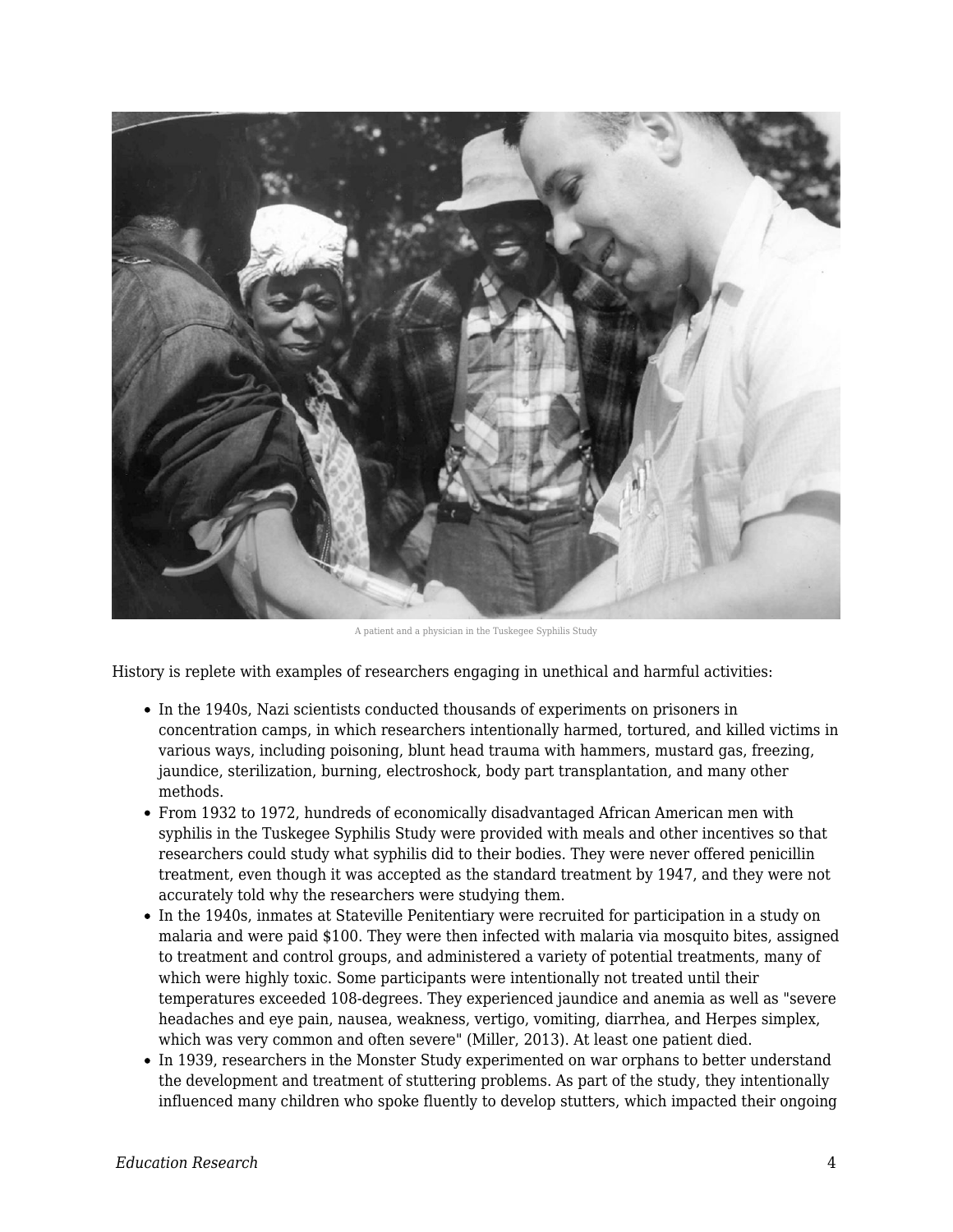ability to communicate and to be successful in their schoolwork.

From 1963 to 1973, 67 male inmates in Washington and Oregon were offered \$25 per session (along with suggestions of parole) to allow researchers to irradiate and biopsy their testicles. This allowed researchers to better understand how radiation might affect astronauts.

Such researcher actions are not merely relativistically immoral but are normatively reprehensible. We should not look at these examples and merely excuse them by saying that they "simply represent a different time" or culture. Rather, we need ethical measures and ways of reasoning that allow us to differentiate between moral and immoral behaviors across contexts in ways that relativistic morality cannot allow. Toward this end, ethicists approach moral dilemmas in a variety of normative ways, and as researchers, we must also be willing to approach ethics normatively to ensure that the morality of our work transcends our current time and culture.

## **Three Approaches to Normative Ethics**

When faced with ethical dilemmas, we often find ourselves weighing multiple values, rights, requirements, or goods against one another, and determining which should be prioritized may not be clear. Ethicists propose that there are at least three aspects of the dilemma that we can focus on to guide our thinking: the action itself, the consequences of the action, or the nature and intentions of the person performing the action. By giving one of these aspects greater creedence than the other two, we can create normative guidelines for what constitutes ethical behavior. Such guidelines will have far-reaching effects as they influence our moral reasoning across multiple situations, such as guiding us to always prioritize consequences over intentions.

By focusing more attention on one of these three aspects of a situation, we will subscribe to one of three common approaches to normative ethics: deontology, consequentialism, or virtue ethics. Ethicists continually disagree on which of these is the best approach, because each has its own benefits and disturbing consequences, but researchers will occasionally use each to make ethical claims about their work, and it is, therefore, our responsibility to better understand them and decide when they should be utilized.

## **Deontology**

Deontology focuses on actions themselves and proposes that morality consists of adhering to universal laws of good action (Alexander, 2016). An example of this might be a parent teaching a child not to lie. "Even if it means you might get into trouble," a parent might say, "it is always better to tell the truth." By teaching this to a child, it is anticipated that the child will develop an intrinsic, duty-based motivation to tell the truth. If the child acts out of duty, then threats of punishment or promises of reward will not matter, as the child will tell the truth simply because it is "always the right thing to do."

A professional example of this would be the Hippocratic Oath (or variations that are still administered in some form to many graduating medical students in the U.S.) and the related injunction to "first, do no harm." Such oaths expect medical professionals to hold certain practices related to patient wellbeing as sacred and inviolate, and the morality of an action stipulated in the oath is interpreted solely upon rigid conformity to it in a generally black-and-white, legalistic manner.

Laws, policies, constitutions, and declarations of rights operate similarly. For instance, the United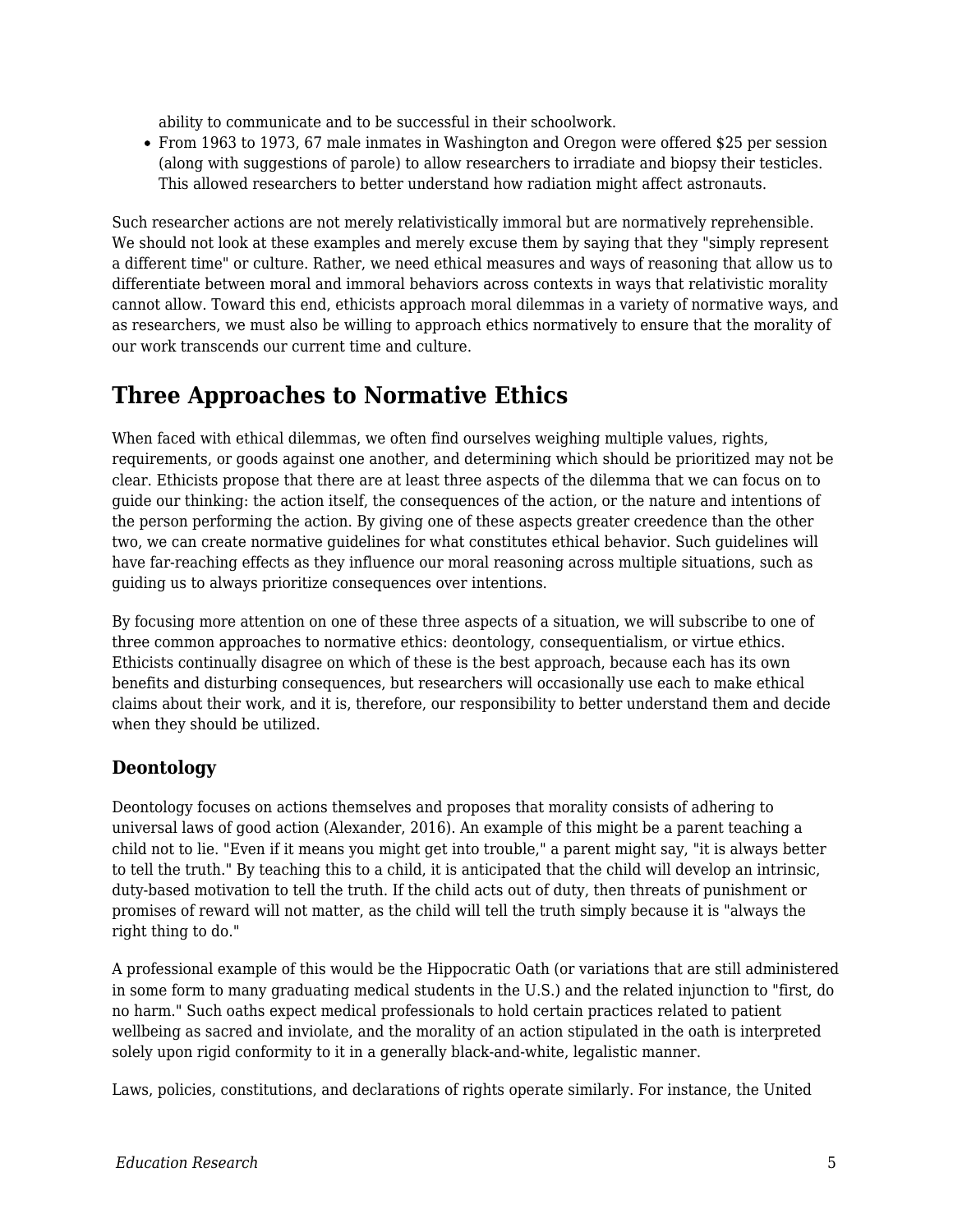Nation's Universal Declaration of Human Rights holds that "Everyone has the right to life, liberty and security of person." And based upon this moral dictum, governments, regimes, and individuals are judged as either moral or immoral by whether or not they follow it. Following the dictum is considered moral, while deviating from the dictum (no matter the reason, purpose, or context) is considered immoral.

Following the research abuses perpetrated by Nazis in World War II and the subsequent Nuremberg Trials, the Nuremberg Code was created and adopted as an international code of ethics governing research experiments. Some of the points of the code were clearly deontological in nature, such as requiring voluntary consent from research subjects and allowing subjects to withdraw from studies at any point, the duty-based principle underlying such points being that researchers have a duty to honor the self-determination and agency of participants. In other words, honoring participant selfdetermination and agency is simply the right thing for researchers to do.

In education, this translates into basic moral expectations of the researcher, in which we only study participants who have provided their informed consent, do not take advantage of vulnerable populations (such as young children and prisoners), inform participants of the nature of our work, do not attempt to coerce participation from our participants, do not share participant data without their consent, and allow participants to withdraw at will. Generally speaking, these are universal codes of conduct that we subscribe to simply because rigid conformity is the moral thing to do.

However, though many deontological approaches to ethics are commonplace, there are several obvious problems that can arise from this approach. First, by relying upon universal maxims for the right action, deontological ethics can seem too rigid in all situations and contexts. For instance, though honoring participant self-determination is paramount, are researchers required to be held to it if participants are attempting to self-harm? Or might there be another moral requirement placed upon the researcher to interfere out of concern for the subject's wellbeing? In the case of the child learning to tell the truth, might there be situations when telling the truth is not the morally correct thing to do, such as when truth-telling will result in imminent harm to another person?

Second, since deontology defines morality as rigid adherence to maxims in a universal fashion, much harm can arise if those maxims are themselves harmful. Abraham Lincoln famously offered a deontological argument for following bad laws as follows:

When I so pressingly urge a strict observance of all the laws, let me not be understood as saying there are no bad laws.… But I do mean to say, that, although bad laws, if they exist, should be repealed as soon as possible, still while they continue in force, for the sake of example, they should be religiously observed.

In this regard, Lincoln argued for deontological rule-following but also recognized that any law might be wrong and in need of revision or abolition. In this view, then, rule-keeping can be seen in some ways to be more important than the rules themselves, which means that under a deontological view, a moral rule-keeper might be causing much harm but still be considered moral.

In a similar way, the faithful rule-keeper may sometimes actually be acting against the intent of the law by obeying the "letter of the law" while violating the "spirit of the law." For instance, as an instructor, I might establish and enforce assignment deadlines to ensure that my students are progressing through my course at a reasonable pace so that they will be able to successfully complete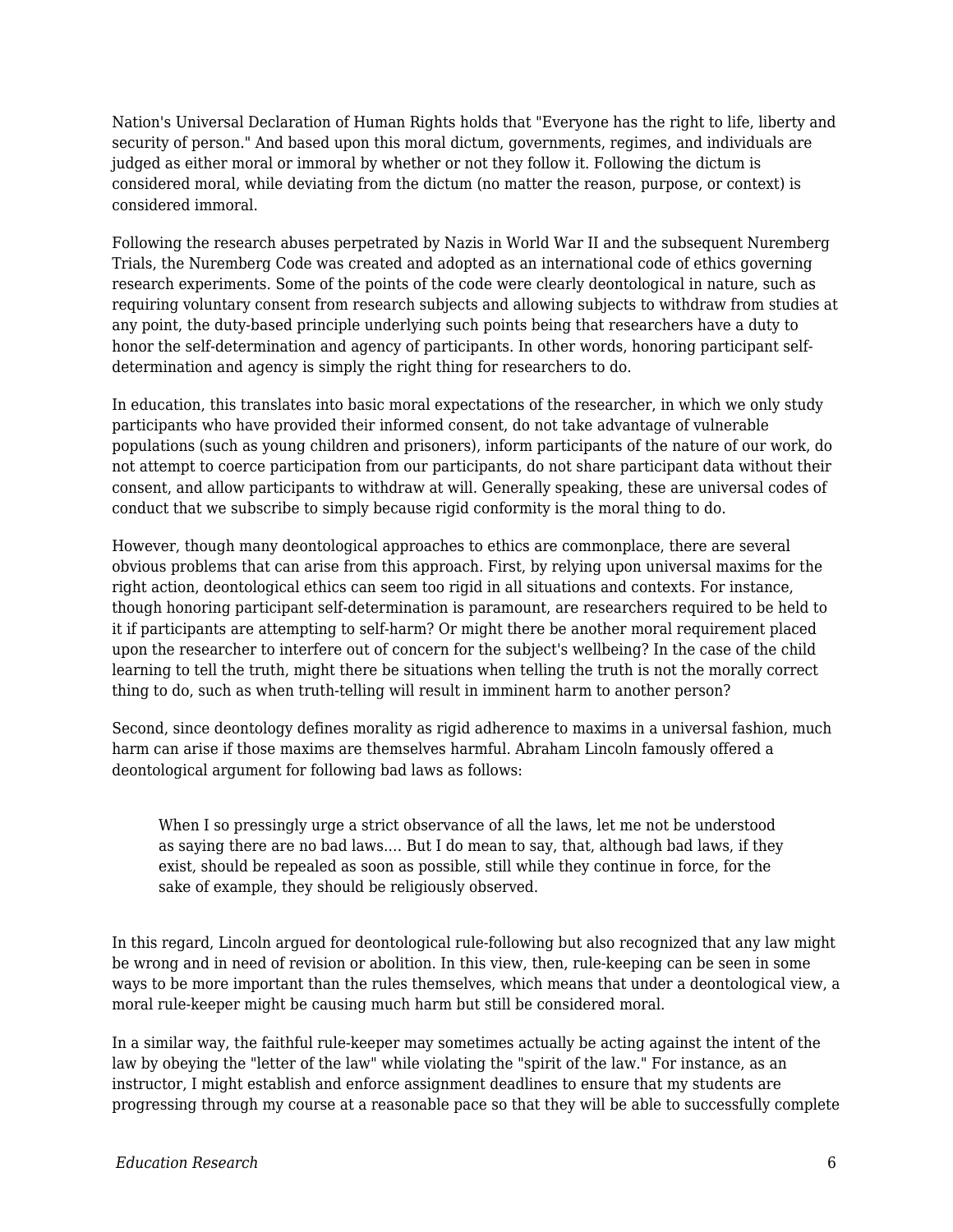it, but if I enforce this rule too rigidly and do not account for students with special needs or unexpected trauma, then I would be allowing adherence to the rule to stand in the way of the purpose for the rule (i.e., student success).

Today, researchers do operate under several key duty-based ethical standards. As suggested earlier, guidelines on how to treat subjects, especially in terms of consent, privacy, self-determination, and safety are generally treated as vital, but not all are consistently treated as inviolate in every circumstance.

## **Learning Check**

Which of the following statements are examples of deontological approaches to ethics?

- a. "Thou shalt not kill." The Holy Bible
- b. "The end may justify the means as long as there is something that justifies the end." Leon Trotsky
- c. "Act only on that maxim through which you can at the same time will that it should become a universal law." — Immanuel Kant
- d. "A knight must not complain of his wounds, though his bowels be dropping out." Don Quixote (Man of La Mancha)
- e. "Do what is right, let the consequence follow." Latter-day Saint Hymn

### **Consequentialism**

Consequentialism focuses on the consequences of actions and proposes that the morality of an action is determined by the desirability or harm of its results (Sinnott-Armstrong, 2019). To connect back to the truth-telling example above, a parent employing consequentialist ethics to teach a child about honesty might teach them that "you should normally tell the truth, because telling the truth makes people happy." In this scenario, truth-telling is not considered to be good on its own but only as a vehicle for making people happy. If, then, a situation ever arises when telling the truth would lead to heartache or sadness, then, in those cases, telling the truth would no longer be the morally right thing to do. This places all determinations of morality upon the effects of the actions, intended or not, and not the actions themselves.

As perhaps consequentialism's most well-known and most-discussed formulation, utilitarianism holds that when judging between two potential actions, the moral choice will be the one that maximizes benefit, either in terms of numbers of people benefitted or the qualitative nature of the benefit (Driver, 2014). In other words, the goal of utilitarianism is utility or human happiness, and all actions are morally evaluated based on their influences upon happiness. Because of its popularity and development, I'll focus on utilitarianism as the prime example of consequentialism for moving forward.

Professional, social, and personal instances of utilitarianism are widespread. People will regularly structure their activities in ways that maximize their own happiness or that of their social group and will often even ignore moral maxims that they might generally hold to be true if they are perceived to interfere with this pursuit.

As a simple example, the original formulation of the Hippocratic Oath required physicians to not ever "use the knife," ostensibly because cutting a patient in any form inflicts harm on the patient's body.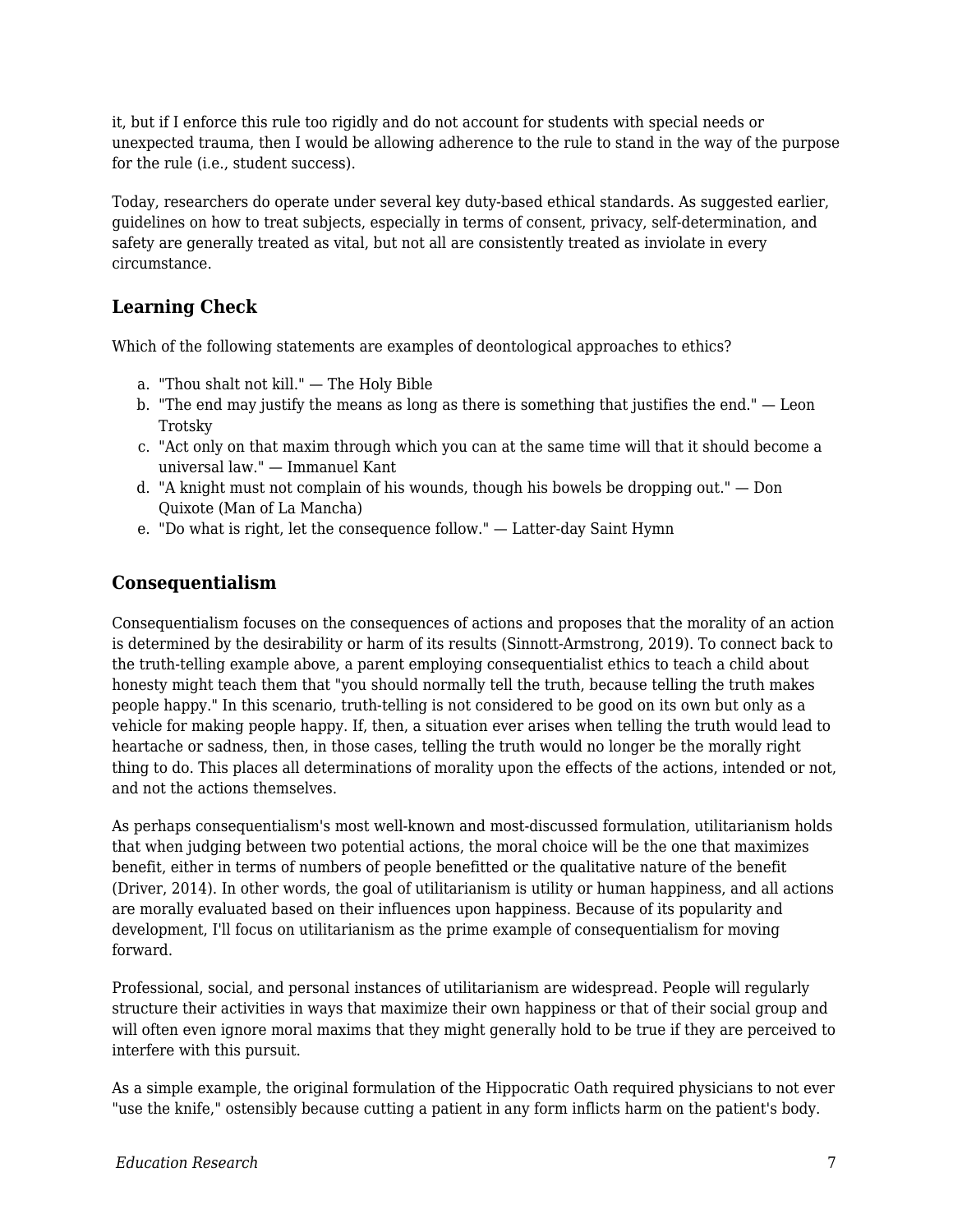This is undoubtedly true, and anyone who has ever undergone surgery that involves incisions might still have the scars to prove it, but is there ever a time when surgery by incision is justified? Certainly. Take the case of a child who is born with a congenital heart defect. Surgeons have developed procedures to correct such defects, but doing so often requires breaking the infant's sternum, stopping their heart, transfusing blood from a donor, and months of recuperation. Why would anyone allow such a gruesome and dangerous procedure to be performed on an infant? The simple answer is that the net benefit to the child, in terms of years-lived and improved quality of life, justifies actions that might otherwise be unconscionable. That is, in this case, surgeons and parents believe that the consequence (improved life and happiness of the infant) justifies what would otherwise be an immoral act (intentionally harming the infant).

In fact, many of us would argue that if a parent did not allow reasonably-successful surgeries to be performed on a terminally-ill child then that parent would be guilty of negligence toward the child meaning that failure to harm the child through surgery would be immoral.

Such reasoning is not only applied to doing harm to an individual to promote their overall wellbeing but is also commonly used to justify doing harm to an individual or small group in order to benefit society more broadly. We ask individuals to temporarily harm themselves by donating blood in order to save the lives of others. The very notion of drug testing in pharmaceuticals is based on this premise, where relatively small groups of people agree to take drugs that may have negative health side-effects in order to inform treatment for the larger population.

Many other points of the Nuremberg Code operate from this ethical stance, wherein researchers must "yield fruitful results for the good of society" that would be "unprocurable by other methods" and the "degree of risk to be taken should never exceed that determined by the humanitarian importance of the problem to be solved." This means that risks to individuals and violations of general rules of conduct might be appropriate in situations where doing so is absolutely essential and of broad benefit to society.

Similar utilitarian reasoning is employed by education researchers to justify their studies and to occasionally violate maxims that otherwise would be followed. As the introductory dilemma to this chapter suggested, beneficial educational interventions might sometimes be denied to some students in order to prove their legitimacy for larger populations. Even in a single classroom, normal activities might be temporarily disrupted to try a new curricular approach, because it promises to have a net benefit to students in the long-run. And in situations where we want to study students' behaviors, we might temporarily not let them know that we are studying them because knowing would change their behaviors.

In all of these cases, note that a form of the term "temporary" was used, meaning that though education researchers might sometimes justify harming participants through their work, there remains an expectation that doing so will both (a) provide net benefits to society in terms of research outcomes and also, whenever possible, (b) correct any harm done to the individual, providing net benefits to them as well. So, if a student is placed in a control group and is temporarily denied access to a beneficial experimental education intervention, then it is expected that upon completion of the study the student will be allowed to benefit from the intervention as well. Though such reparative approaches to harming students are not always possible, the general principle is that education researchers will do everything possible to minimize risk of harm to participants and also do everything possible to correct any harm that occurs because of the study.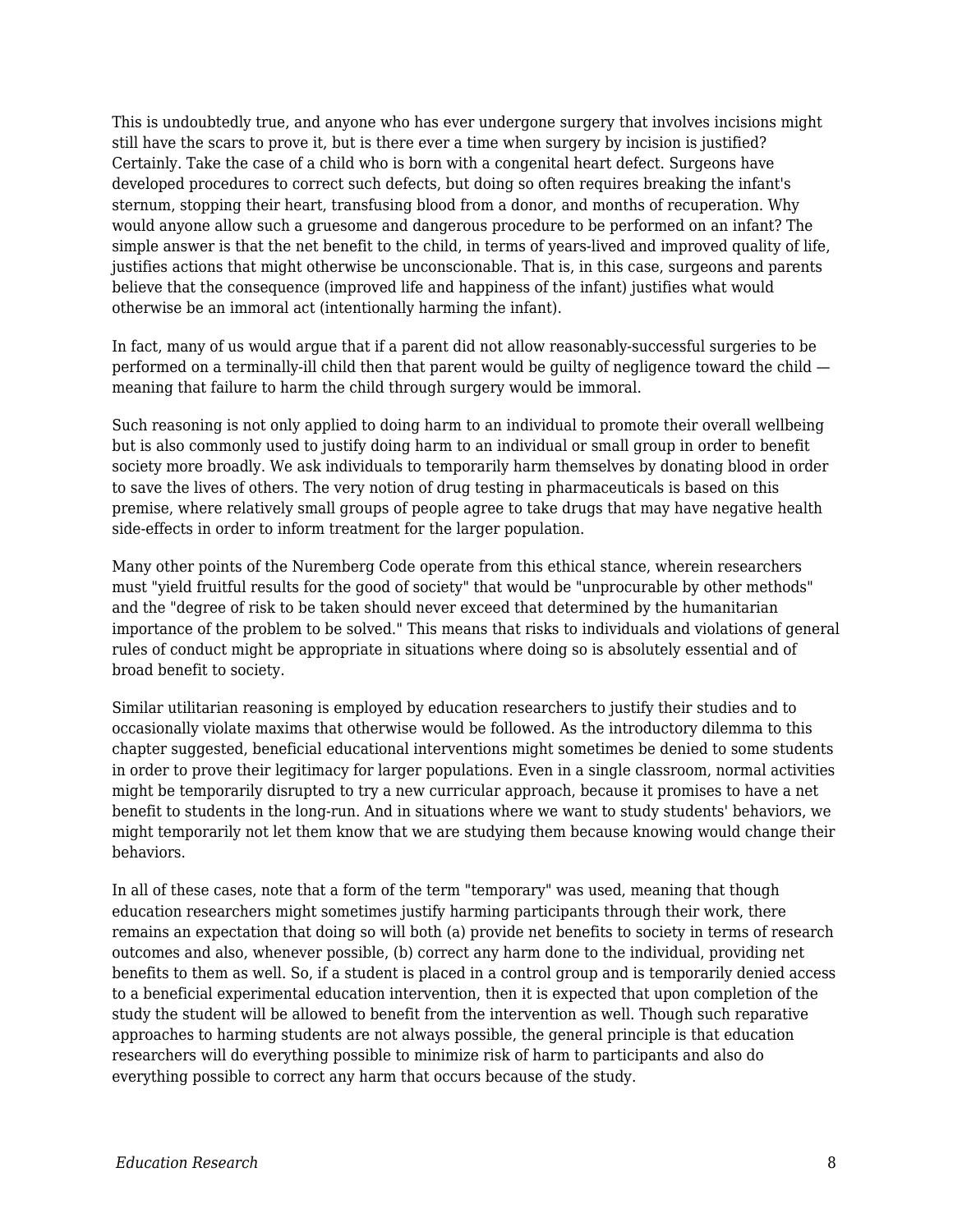Though utilitarianism is common, there are at least two major problems that adherents of this approach must address. First, consequences are not always clearly discernible before acting. The child telling the truth might not know the effect it will have on the listener, and the surgeon might be asked to perform a surgery with a low likelihood of success. In these cases, if the consequence is increased harm (sadness for the listener or death for the patient), then the action was immoral. Yet, the entire purpose of ethics is to inform people on how they should act before they act, meaning that if the morality of an action cannot be determined until after the consequences are felt, then how are we to act? All morality, then, potentially becomes a guessing game of whether our actions will have the effects we intended, and if they don't, then we are immoral as a matter of chance.

The second, and even more serious, difficulty with utilitarianism is that it can be used to rationalize the violation of fundamental rights and causing extreme harm to individuals as long as such atrocities are done in the name of promoting the greater good. Almost every despot, dictator, and perpetrator of genocide in history has claimed to act for the greater good. The entire Nazi propaganda machine was based on such premises: that in order for Germany and the majority of the population to thrive, a small minority of the population would need to be deprived of rights. Nazis justified horrible experiments on political prisoners upon the rationale that such suffering would benefit the German majority via better science, better medicine, and better soldiers. Utilitarian arguments can always be made to marginalize, harm, or destroy individuals and minorities as long as doing so provides a net benefit to society (e.g., the majority). Even genocide can be justified as a utilitarian moral good.

Today, researchers continue to use utilitarian reasoning to guide the morality of their actions, but, as these two problems highlight, utilitarianism must be tempered with certain inalienable maxims of right and wrong in order to guide actionable practice and to prevent the rationalization of atrocities.

## **Learning Check**

Which of the following statements are examples of consequentialist approaches to ethics?

- a. "It is logical. The needs of the many outweigh the needs of the few." Spock (Star Trek)
- b. "Ask not what your country can do for you but what you can do for your country." John F. Kennedy
- c. "The means we employ must be as pure as the ends we seek." Martin Luther King, Jr.
- d. "Society's needs come before the individual's needs." Adolf Hitler

## **Virtue Ethics**

Virtue ethics focuses on the development and expression of virtues themselves as the fundamental indicator of moral action. Whereas a consequentialist might say that virtues are good insofar as their development leads to social benefits and deontologists might say that fulfilling one's duty to universal laws is the only guiding virtue, virtue ethicists "will resist the attempt to define virtues in terms of some other concept that is taken to be more fundamental," such as happiness or duty (Hursthouse, 2017).

Virtues are excellent traits or dispositions that are considered to be worthy of cultivation in the moral actor. In the case of the child being taught not to lie, a parent might explain "you should be an honest person, and honest people do not lie." Becoming an honest person, then, is the reason that the child should not lie, without reference to universal maxims or consequences of dishonesty. Developing the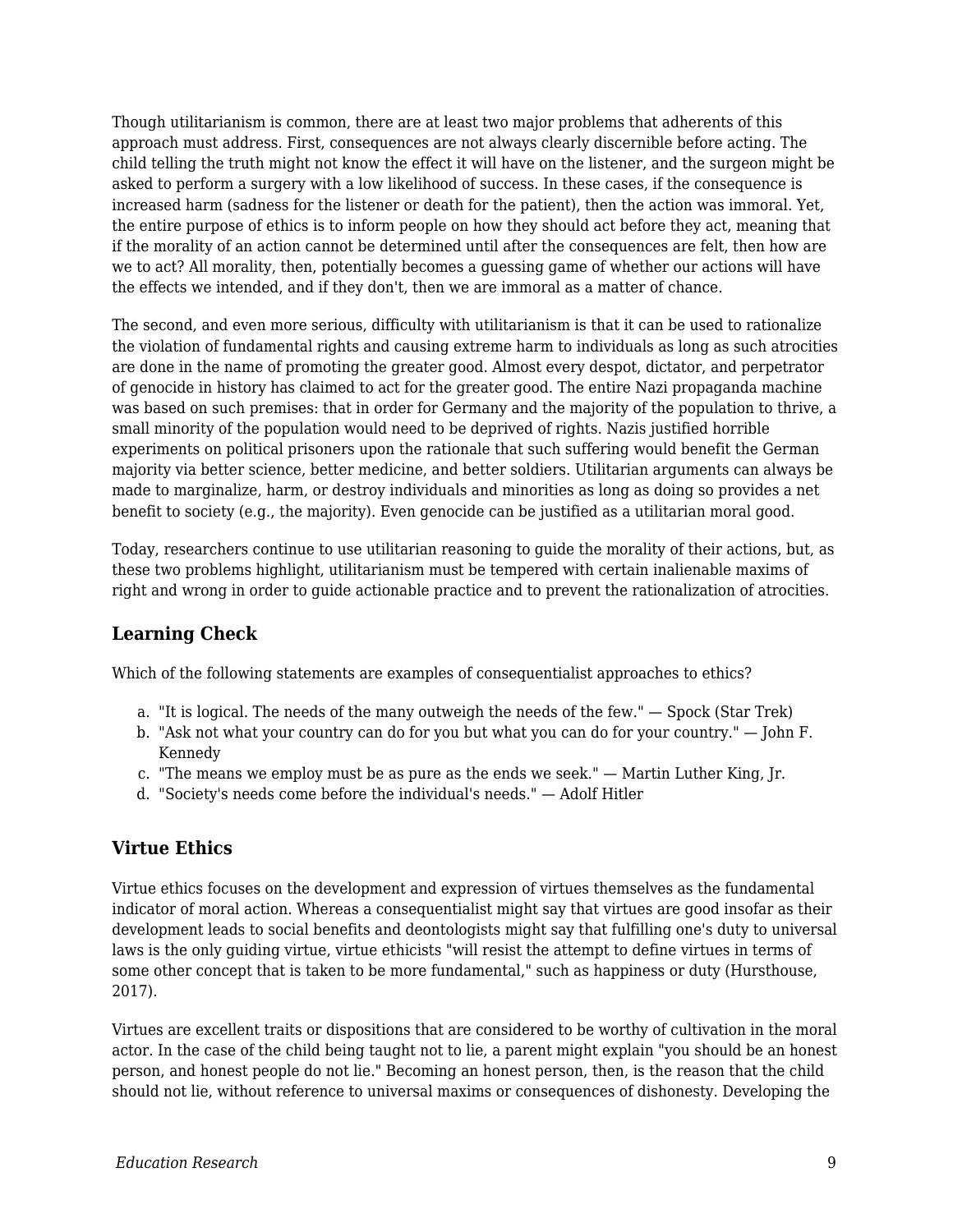virtue (in this case, the disposition of honesty) is the measure of morality. An honest person, in this way, will still generally tell the truth but will do so with consideration for complexities of others' feelings, the ramifications of the truth, an abhorrence of dishonesty, and a consideration of other important virtues (e.g., love and concern for the other). Whether or not a person is truly honest (or has developed the virtue of honesty) will be manifested in their overall behavior, not a single act, and will take into account their intentions and reasoning.

Though developing virtue is considered in this approach to be the fundamental goal of ethics, it is tempered with an understanding that practical wisdom is necessary in all things. Just as we might say that "so-and-so is honest *to a fault*," we can simultaneously value honesty but also recognize that its enactment requires tact, thoughtfulness, and balance. An honest child might behave differently than an honest adult not because of a different natural propensity to honesty but simply because the adult has learned to wisely enact honesty in any situation.

Though originally postulated by Aristotle over 2,000 years ago, virtue ethics remains popular and is heavily debated. In recent years, new approaches to ethical reasoning have been proposed that have marked similarities to virtue ethics, such as care ethics (Sander-Staudt, 2020) and feminist ethics (Norlock, 2019). In these approaches, love, caring, and relationship-building are considered essential virtues, to be understood and appreciated in non-reductive ways. In the education literature as well, being caring (Laine, Bauer, Johnson, Kroeger, Troup, & Meyer, 2010), student-centered, and humanizing (Salazar, Lowenstein, & Brill, 2010) are typically treated as essential virtues for teachers to cultivate. Importantly, such caring dispositions are not seen as "fixed personality traits" but, rather, "are commitments and habits of thought and action that grow as the teacher learns, acts, and reflects" (Diez & Murrell, 2010, p. 14), meaning that in education we expect professionals to develop specific virtues in relation to their practice.

It seems reasonable that this should be applied to education researchers as well and that caring for our students and our research participants is an essential virtue that should be cultivated by every teacher and researcher. However, the obvious difficulty with applying virtue ethics to professional decision-making is that it requires us to determine, define, and agree upon what those core virtues are. Thus, we might agree that the virtue of caring is essential to education research, or we might not. And even if we do agree that caring is essential, we might not agree on what this actually means or how it is wisely enacted in every case.

Early in my career, I was discussing a curricular decision with a senior colleague, wherein I was pushing him to consider a small group of students in his class whose needs were not being met. He interpreted the gist of my comments as an unspoken question "Don't you care about your students?" He then responded curtly: "I don't care about my students *individually*. I only care about them *collectively*."

Though not prevalent, I have occasionally heard different variations on this same theme many times since then from diverse education professionals who interpret the virtue of caring as an abstract concept that is applied to groups in a disinterested, generalist manner rather than to individuals in a focused, concrete manner. I see this as a gross misunderstanding of the virtue of caring because caring for a group implies caring for the individuals within it. So, if you do not care for the individuals, then you can never care for the group. And just as I would not want my child to have a teacher that failed to cultivate the virtue of caring toward them, I would not want to participate in a study with a researcher who did not cultivate the virtue of caring toward me. Thus, even if we agree on virtues, what any virtue actually means in practice may be contested.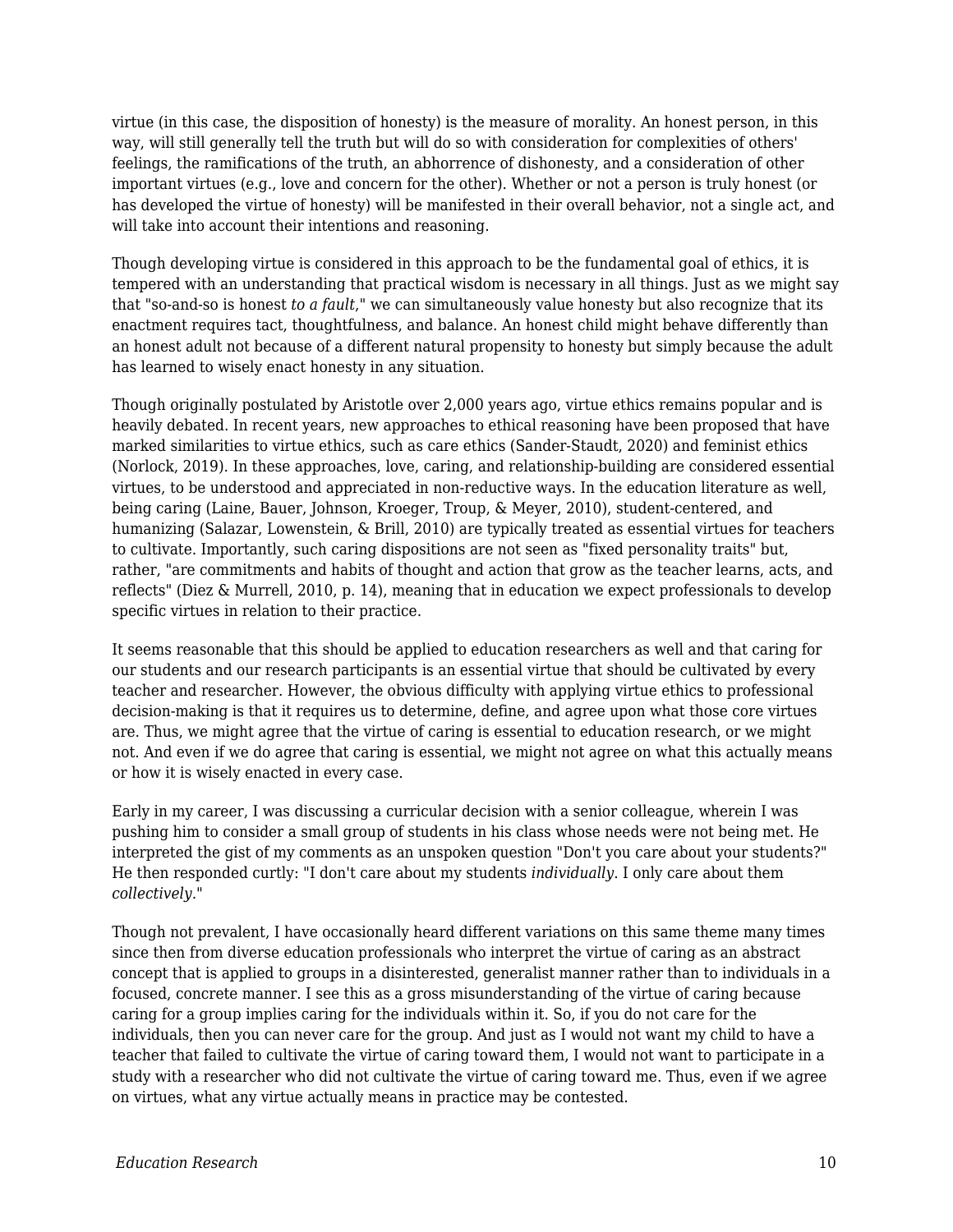To further explore this issue, part of the reason that virtue-based decision-making requires wisdom is that virtues can lead to contradictory conclusions. A simple case arises from the virtues of justice and mercy. Most would agree that both justice and mercy are virtues, but whenever they are applied in specific cases they are almost always at odds with one another (Kidder, 2009). If a student plagiarized a paper but was later penitent, then a just instructor might fail them while a merciful instructor might give them another chance. Since the actions are contradictory in this situation, which virtue should the instructor enact, and does it depend on the context (e.g., the student's understanding of what plagiarism is and whether they were properly taught)? Again, in my professional practice I have grappled with colleagues in these sorts of cases, and it can be very difficult for our shared wisdom to see eye-to-eye.

Today, virtue ethics is applied in a variety of professional practices where key dispositions are identified as being paramount, even though specific enactment of those dispositions may be left uncodified to allow for wise application to each context or situation. According to the Nuremberg Code, researchers should exercise "careful judgment," "good faith," risk-avoidance, and humanitarianism, all of which seem to be dispositional or virtue-based in nature. In addition, some common dispositions expected of education researchers might include being caring, empathetic, just, equitable, committed, competent, respectful, and contemplative, just to name a few.

## **Learning Check**

Which of the following statements are examples of virtue ethics?

- a. "By doing just acts the just man is produced, by doing temperate acts, the temperate man; without acting well no one can become good." — Aristotle
- b. "Be ye therefore perfect, even as your Father which is in heaven is perfect." The Holy Bible
- c. "Success is not final, failure is not fatal: it is the courage to continue that counts." Winston Churchill
- d. "Human happiness and moral duty are inseparably connected." George Washington

## **Confronting Ethical Dilemmas**

From this brief introduction to ethics, it is not surprising that there is so much disagreement about what constitutes moral action and that people often struggle to determine what they should do in a given circumstance. I will now close this chapter with some practical guidance on how to move forward as a researcher and circle back to the original dilemma presented at the beginning, providing a solution for whether the science teacher should perform the study or not.

The reason that some of the choices we face are dilemmas is that it is often difficult to parse out where we can compromise and where we cannot. For instance, if we believe in two conflicting maxims (such as "it's wrong to lie" and "it's wrong to hurt someone's feelings"), then how do we know which to follow?

Furthermore, the role of human agency and intentionality in ethics is even more difficult to understand with certainty, because sometimes we believe that an action is good even if it has bad results as long as the intent was honorable (e.g., Good Samaritan clauses) and at other times we believe that intentionality doesn't matter for determining the morality of an action at all (e.g., a man who sexually harasses or abuses a woman but feels there was nothing inappropriate about his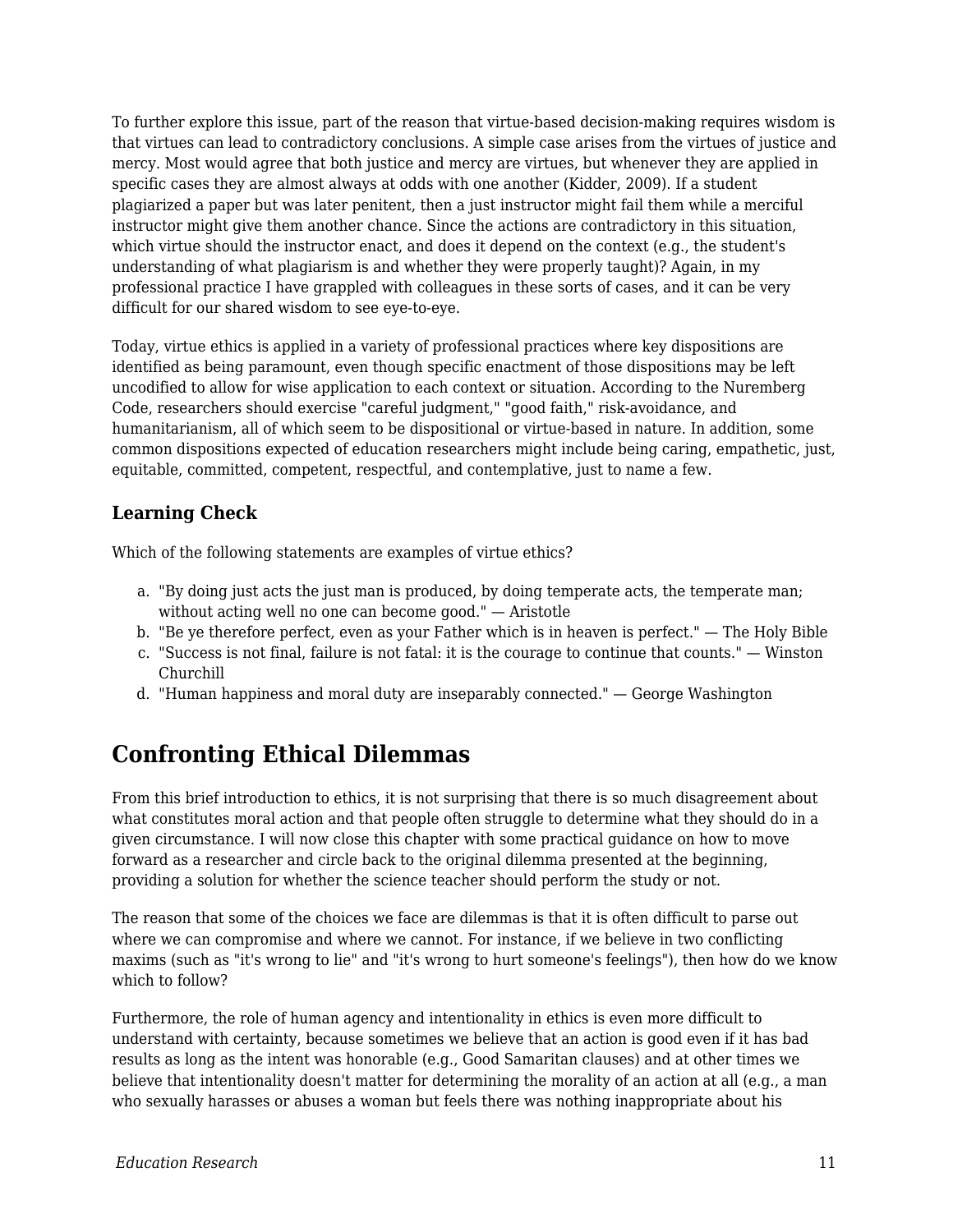behavior).

To help us through this, here's a procedure that employs all three approaches to ethics in a way that attempts to capitalize on their strengths and to defuse their weaknesses. It is specifically designed to help you determine whether or not (and how) to conduct a research study, and for your convenience, Table 1 can also be used as an organizing tool for documenting your reasoning as you work through the dilemma.

To solve the dilemma, you should first reflectively identify the core virtues that you're seeking after in your personal and professional life by filling in the blank of "I am (virtue)." This allows you to clarify the central tenets and guiding principles that shape your vision for who you are and who you want to be. We do this first so that we can ensure that these virtues are foremost in our thinking and to ensure that any course of action we take will not violate our central moral purpose. As you do this, you do not need to list absolutely every virtue that you strive for or think is good but only those that relate directly to the problem at hand. In the case of the science teacher, she might identify her core pertinent virtues as being caring (she cares about her students' wellbeing), equitable (she doesn't want to disadvantage one student to another), helpful (she wants to benefit as many students as possible), career-focused (she wants to improve her career), and competent (she wants to do good research to produce the results that the grantor is asking for). Place these core virtues in Column 1 of the table.

Second, you should identify any requirements that are placed upon you either by general maxims you have adopted (which may come directly from your core virtues), laws that you must abide by, or expectations that are placed upon you by an outsider. Do this by completing the statement "I must (requirement)." Again, you should focus here only on the requirements that pertain directly to the matter at hand and do not need to include truisms that might matter to you in a different circumstance. In this case, the science teacher recognizes that she is required by the grantor to conduct studies using control groups, and she also has a requirement emanating from her core virtues dictating that she will not disadvantage students in the long-term. Place these requirements in Column 2.

These requirements, along with the core virtues in Column 1, represent our uncompromisables, meaning that violating any of them would constitute either a moral violation or a technical impossibility in the given case. In this situation, there is nothing inherently moral about conducting studies using control groups, but it is, nonetheless, a requirement placed upon the teacher by the grantor and must, therefore, be deontologically observed. As uncompromisables, any conflicts that exist within these columns constitute the heart of the dilemma, and we must eventually find a way to move them out.

Once you have drafted your uncompromisables, then you are ready to engage in the utilitarian process of asking what the potential benefits of the proposed action would be. Do this by completing the statement "Wouldn't it be great if (potential benefit)," and place your answers in Column 3. These are your goals or the best-case results of the proposed action.

The last two columns mirror Columns 1 and 2 but represent Secondary Virtues (instead of Core) and Guidelines (instead of Requirements). These take the same grammatical form as the Core Virtues and Requirements but are of lower priority and are therefore compromisable in comparison to the uncompromisables. Add any virtues or expectations that you considered for Columns 1 and 2 that you ended up not including because they weren't absolutely core or necessary. In the science teacher's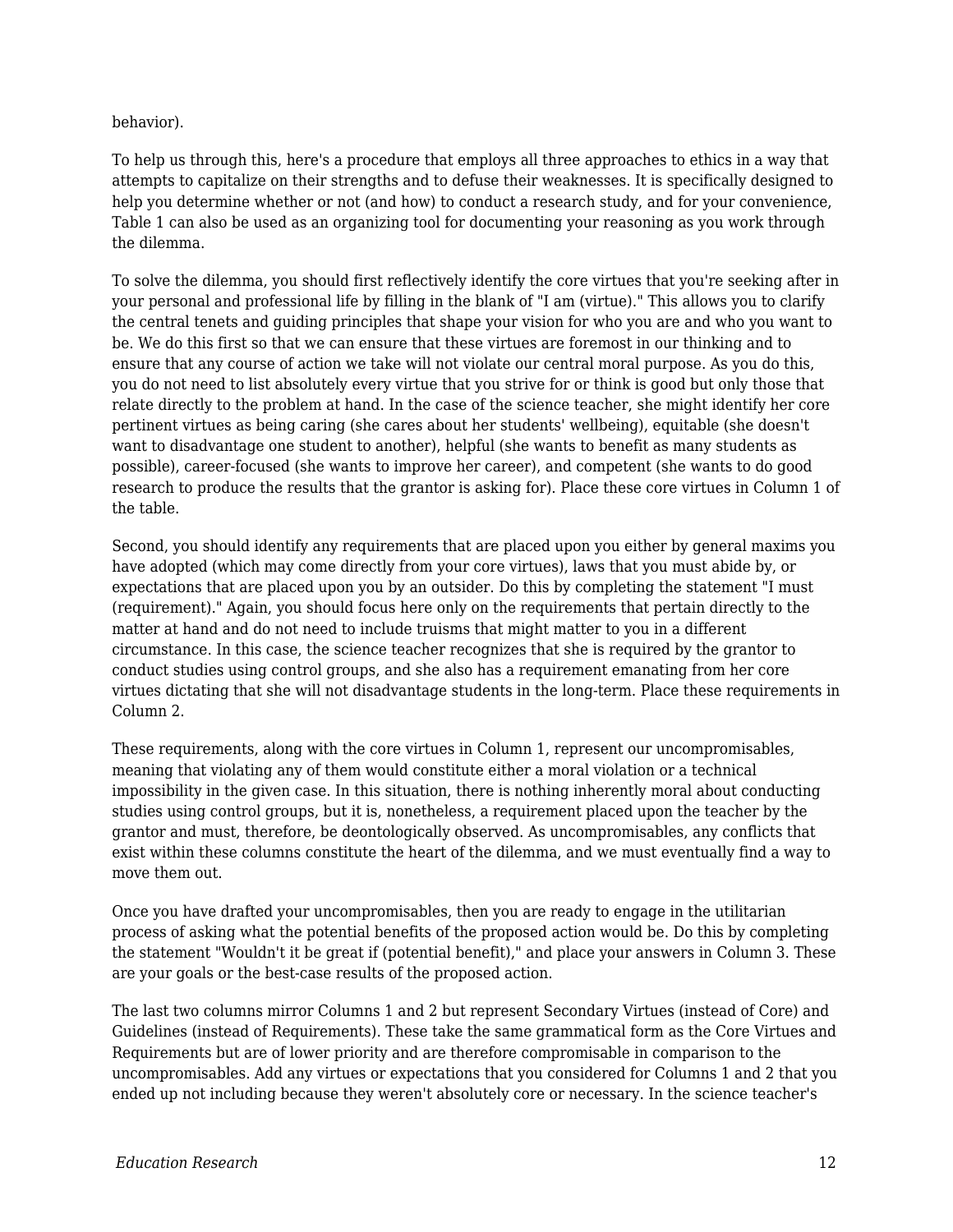case, she recognized that being helpful to the research community and benefiting more students through her work would both be good things to do but that they shouldn't be prioritized at the same level as her other entries.

### **Table 1**

| <b>Core Virtues</b> | <b>Requirements</b>                                  | <b>Potential</b><br><b>Benefits</b>                                 | <b>Secondary</b><br><b>Virtues</b> | <b>Guidelines</b>                                                                       |
|---------------------|------------------------------------------------------|---------------------------------------------------------------------|------------------------------------|-----------------------------------------------------------------------------------------|
| "I am"              | "I must"                                             | "It would be<br>great if"                                           | "It's generally<br>good to be"     | "Whenever<br>possible, I<br>should"                                                     |
| Caring<br>Equitable | Not disadvantage<br>students in the<br>$long-term 1$ | We had more solid<br>evidence that the<br>curriculum was<br>working | Helpful<br>Committed               | Benefit more<br>students through<br>my work                                             |
|                     | Gain informed<br>consent/assent<br>from participants | More students<br>could be impacted<br>by the curriculum             | Career-Focused<br>Competent        | Not disadvantage<br>students in the<br>short-term                                       |
|                     | Allow participants<br>to withdraw 2                  |                                                                     |                                    | Advance my career<br>Only conduct<br>studies using long-<br>term control<br>groups $12$ |
| Uncompromisables    |                                                      | Potentialities                                                      |                                    | Compromisables                                                                          |
| 1                   | 2                                                    | 3                                                                   | 4                                  | 5                                                                                       |

*Example table for solving the science teacher's dilemma*

1 2 These items are in conflict and cannot remain together in the Requirements column.

As you engage in this process, feel free to move items back and forth between Columns 1 and 4 and between Columns 2 and 5. As you do this, you are engaging in a process of discerning what is essential to the morality of the issue in question and what is not. By seeing the requirements lain out like this, you can quickly see if any conflicts exist, and if they do, then you must resolve the conflict by moving one of the items to the Compromisables category.

In the case of the science teacher, she determines that some of her initial Uncompromisables are actually Compromisables. Being career-focused, for instance, and seeking to advance her career are treated as secondary when compared to the other items in Columns 1 and 2 and are therefore moved to Columns 4 and 5.

The central dilemma that eventually becomes clear to the teacher is a conflict between being competent (and only conducting studies using long-term control groups) and being caring and equitable (and not disadvantaging students in the long-term). After weighing these against each other, she concludes that being equitable and caring is more important than being competent and moves the latter to Column 4.

This effectively resolves the dilemma and makes clear that though it would be good for the teacher to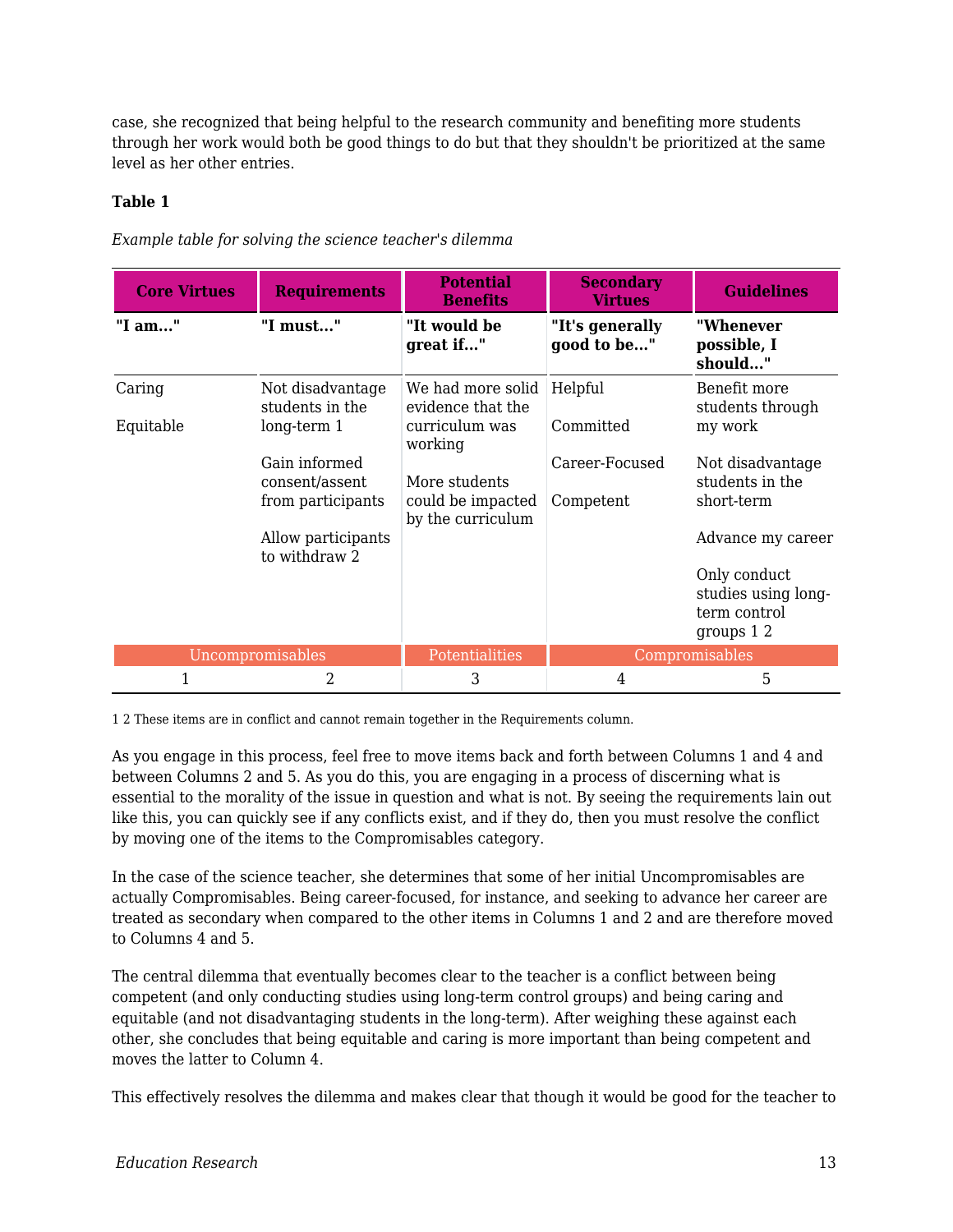do the study and follow the guidelines in Column 5, it would be wrong for her to do it in a way that violated any items in Column 2. She, therefore, concludes that she will not do the study unless the grantor changes the "long-term control group" requirement to a guideline.

The conclusion that the science teacher arrives at, then, is that choosing to conduct the study in its present form would have been immoral and that though it is unfortunate that she will not be able to conduct the study, she has nonetheless behaved morally by choosing to abstain.

The purpose of this chapter has been to lay out normative approaches to ethics and to introduce the problems of moral relativism when applied to research. In future chapters, I will explain specific moral requirements that are placed upon researchers, how ethical research considerations are arbitrated by institutional review boards, and how specific ethical problems should be approached across multiple research paradigms.

## **References**

Alexander, L. (2016). Deontological ethics. In Edward N. Zalta (ed.), *Stanford Encyclopedia of Philosophy*. Retrieved from<https://plato.stanford.edu/entries/ethics-deontological/>

Baghramian, M. (2015). Relativism. In Edward N. Zalta (ed.), *Stanford Encyclopedia of Philosophy*. Retrieved from <https://plato.stanford.edu/entries/relativism/>

Diez, M. E., & Murrell, Jr., P. C. (2010). Dispositions in teacher education — Starting points for consideration. In P. C. Murrell, Jr., M. E. Diez, S. Feiman-Nemser, and D. L. Schussler (eds.), *Teaching as a moral practice*. Cambridge, MA: Harvard Education Press.

Driver, J. (2014). The history of utilitarianism. In Edward N. Zalta (ed.), *Stanford Encyclopedia of Philosophy*. Retrieved from<https://plato.stanford.edu/entries/utilitarianism-history/>

Hursthouse, R. (2017). Virtue ethics. In Edward N. Zalta (ed.), *Stanford Encyclopedia of Philosophy*. Retrieved from <https://plato.stanford.edu/entries/ethics-virtue>

Kidder, R. M. (2009). *How good people make tough choices: Resolving the dilemma of ethical living*. HarperCollins.

Laine, C., Bauer, A. M., Johnson, H., Kroeger, S. D., Troup, K. S., & Meyer, H. (2010). Moving from reaction to reflection. In P. C. Murrell, Jr., M. E. Diez, S. Feiman-Nemser, and D. L. Schussler (eds.), *Teaching as a moral practice*. Cambridge, MA: Harvard Education Press.

McConnell, T. (2018). Moral dilemmas. In Edward N. Zalta (ed.), *Stanford Encyclopedia of Philosophy*. Retrieved from<https://plato.stanford.edu/entries/moral-dilemmas/>

Miller, F. G. (2013). The Stateville Penitentiary Malaria Experiments: A case study in retrospective ethical assessment. *Perspectives in Biology and Medicine, 56*(4).

Norlock, K. (2019). Feminist ethics. In Edward N. Zalta (ed.), *Stanford Encyclopedia of Philosophy*. Retrieved from <https://plato.stanford.edu/entries/feminism-ethics/>

Salazar, M. C., Lowenstein, K. L., & Brill, A. (2010). A journey toward humanization in education. In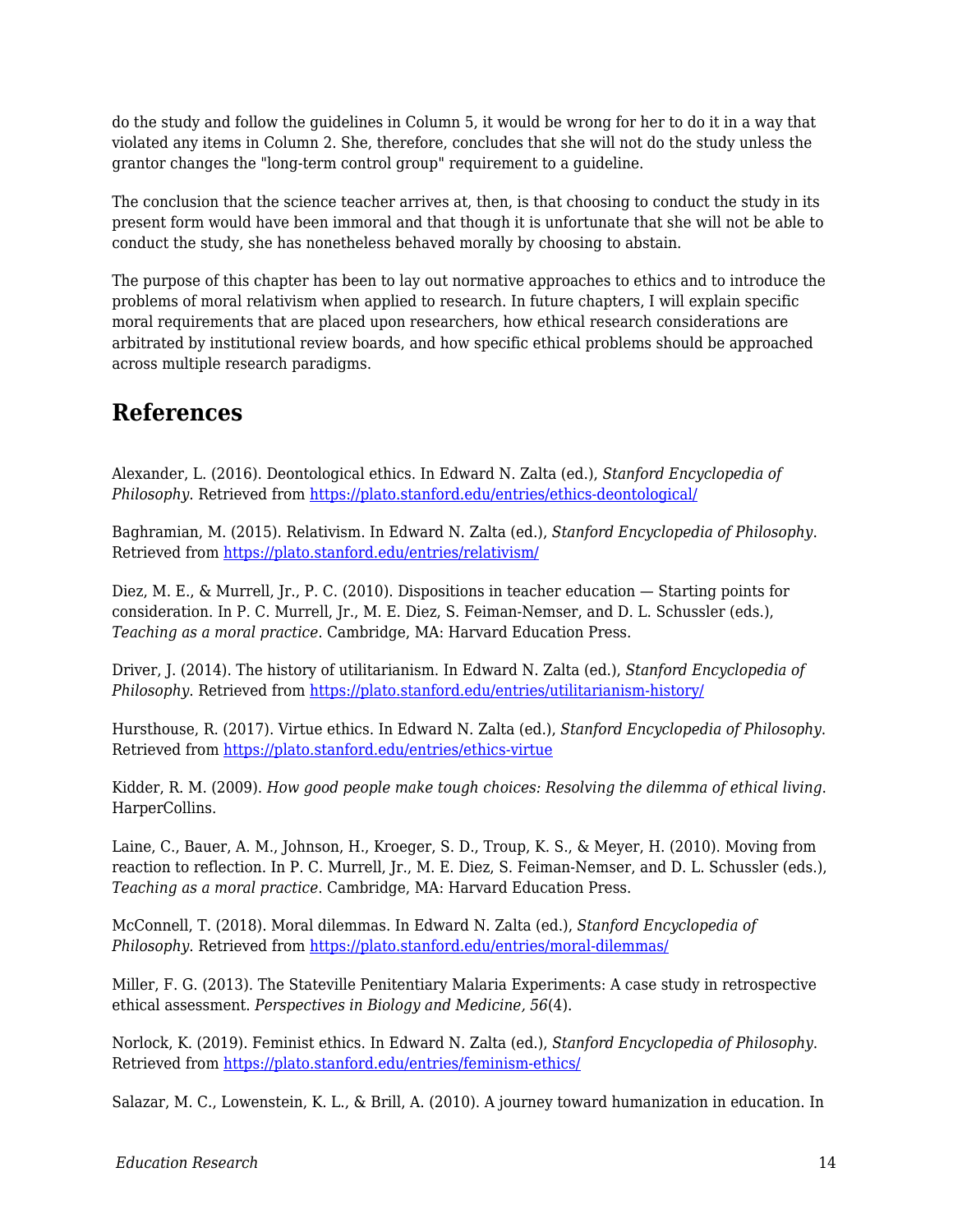P. C. Murrell, Jr., M. E. Diez, S. Feiman-Nemser, and D. L. Schussler (eds.), *Teaching as a moral practice*. Cambridge, MA: Harvard Education Press.

Sander-Staudt, M. (2020). Care ethics. *The Internet Encylcopedia of Philosophy*. Retrieved from <https://www.iep.utm.edu/care-eth/>

Sinnott-Armstrong, W. (2019). Consequentialism. In Edward N. Zalta (ed.), *Stanford Encyclopedia of Philosophy*. Retrieved from<https://plato.stanford.edu/entries/consequentialism/>